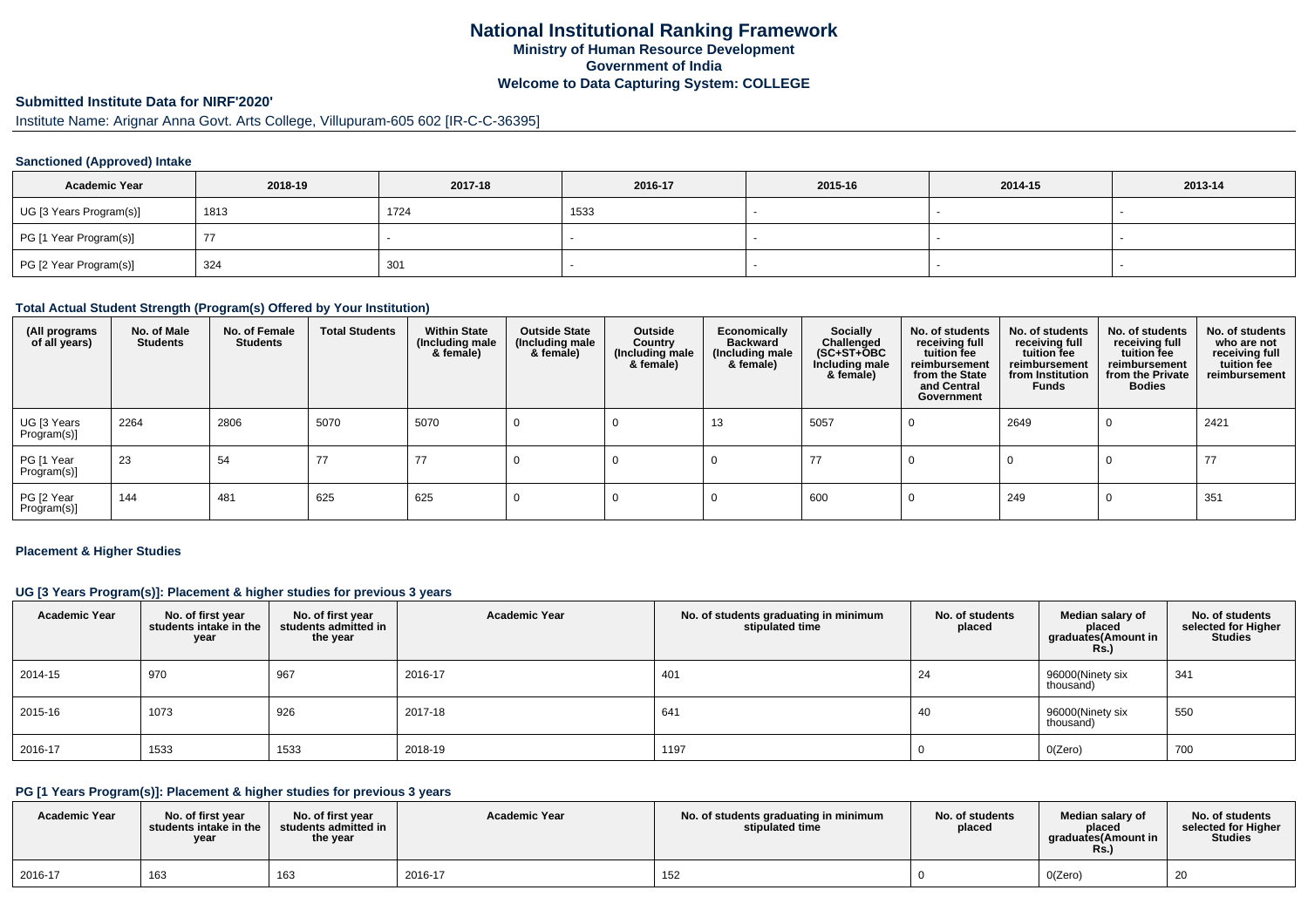| 2017-18 | 163 | 133 | 2017-18 | 10 <sup>2</sup> | O(Zero) |        |
|---------|-----|-----|---------|-----------------|---------|--------|
| 2018-19 |     |     | 2018-19 |                 | O(Zero) | $\sim$ |

#### **PG [2 Years Program(s)]: Placement & higher studies for previous 3 years**

| <b>Academic Year</b> | No. of first year<br>students intake in the<br>year | No. of first year<br>students admitted in<br>the year | <b>Academic Year</b> | No. of students graduating in minimum<br>stipulated time | No. of students<br>placed | Median salary of<br>placed<br>graduates(Amount in<br><b>Rs.)</b> | No. of students<br>selected for Higher<br><b>Studies</b> |
|----------------------|-----------------------------------------------------|-------------------------------------------------------|----------------------|----------------------------------------------------------|---------------------------|------------------------------------------------------------------|----------------------------------------------------------|
| 2015-16              | 242                                                 | 232                                                   | 2016-17              | 161                                                      |                           | 120000(One lac twenty   140<br>thousand)                         |                                                          |
| 2016-17              | 264                                                 | 225                                                   | 2017-18              | 201                                                      |                           | O(Zero)                                                          | 150                                                      |
| 2017-18              | 301                                                 | 301                                                   | 2018-19              | 168                                                      |                           | O(Zero)                                                          | 148                                                      |

### **Financial Resources: Utilised Amount for the Capital expenditure for previous 3 years**

| Academic Year                                                                                        | 2018-19                                                                    | 2017-18                                                                          | 2016-17                                                                       |  |  |  |  |
|------------------------------------------------------------------------------------------------------|----------------------------------------------------------------------------|----------------------------------------------------------------------------------|-------------------------------------------------------------------------------|--|--|--|--|
|                                                                                                      | <b>Utilised Amount</b>                                                     | <b>Utilised Amount</b>                                                           | <b>Utilised Amount</b>                                                        |  |  |  |  |
| Annual Capital Expenditure on Academic Activities and Resources (excluding expenditure on buildings) |                                                                            |                                                                                  |                                                                               |  |  |  |  |
| Library                                                                                              | 168208 (One lakh sixty thousand two hundred and eight only)                | 199896 (One lakh Ninety nine thousand eight hundred and<br>ninety six only)      | 200000 (Two lakhs only)                                                       |  |  |  |  |
| New Equipment for Laboratories                                                                       | 204982 (Two lakhs four thousand nine hundred and eighty two<br>only)       | 216876 (Two lakhs sixteen thousand eight hundred and<br>seventy six only)        | 179998 (One lakh seventy nine thousand nine hundred and<br>ninety eight only) |  |  |  |  |
| Other expenditure on creation of Capital Assets (excluding<br>expenditure on Land and Building)      | 1016387 (Ten lakhs sixteen thousand three hudred and eighty<br>seven only) | 2048754 (Twenty lakhs forty eight thousand seven hundred<br>and fifty four only) | 175689 (One lakh seventy five thousandsix hundred and<br>eightynine only)     |  |  |  |  |

### **Financial Resources: Utilised Amount for the Operational expenditure for previous 3 years**

| 2018-19<br><b>Academic Year</b>                                                                                                                                                                 |                                                                                                      | 2017-18                                                                                            | 2016-17                                                                                  |  |  |  |  |
|-------------------------------------------------------------------------------------------------------------------------------------------------------------------------------------------------|------------------------------------------------------------------------------------------------------|----------------------------------------------------------------------------------------------------|------------------------------------------------------------------------------------------|--|--|--|--|
|                                                                                                                                                                                                 | <b>Utilised Amount</b>                                                                               | <b>Utilised Amount</b>                                                                             | <b>Utilised Amount</b>                                                                   |  |  |  |  |
| <b>Annual Operational Expenditure</b>                                                                                                                                                           |                                                                                                      |                                                                                                    |                                                                                          |  |  |  |  |
| Salaries (Teaching and Non Teaching staff)                                                                                                                                                      | 153783707 (Fifteen crores thirty seven lakhs eighty three<br>thousand seven hundred and seven only ) | 126543787 (Twelve crores sixty five lakhs forty three thousand<br>seven hundred eighty seven only) | 106127522 (Ten crores sixty one lakhs twenty seven thousand<br>five hundred twenty only) |  |  |  |  |
| Maintenance of Academic Infrastructure or consumables and<br>other running expenditures (excluding maintenance of hostels<br>and allied services, rent of the building, depreciation cost, etc) | 593000 (Five lakhs ninety three thousand only)                                                       | 20000 (Twenty thousand only)                                                                       | 2250000 (Twenty two lakhs fifty thousand only)                                           |  |  |  |  |
| Seminars/Conferences/Workshops                                                                                                                                                                  | $0$ (zero)                                                                                           | $0$ (zero)                                                                                         | 60000 (Sixty thousand only)                                                              |  |  |  |  |

## **PCS Facilities: Facilities of physically challenged students**

| 1. Do your institution buildings have Lifts/Ramps?                                                                                                        | Yes, more than 40% of the buildings |
|-----------------------------------------------------------------------------------------------------------------------------------------------------------|-------------------------------------|
| 2. Do your institution have provision for walking aids, includingwheelchairs and transportation from one building to another for<br>handicapped students? | Yes                                 |
| 3. Do your institution buildings have specially designed toilets for handicapped students?                                                                | Yes, less than 40% of the buildings |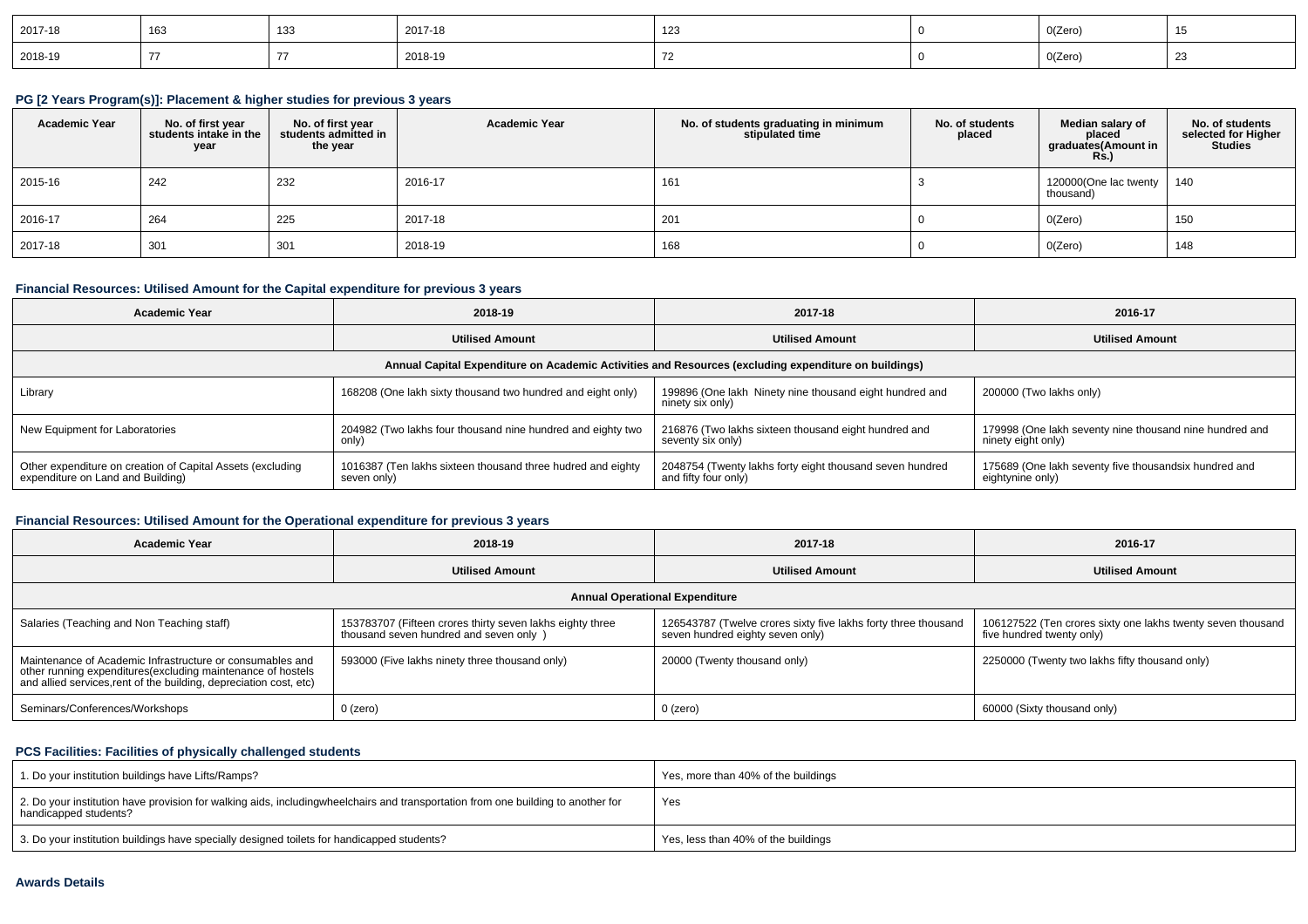| 1. How many faculty member of your institution have received highly reputed national/international awards/recognition from central<br>government agencies in the previous academic year 2018-19 |  |
|-------------------------------------------------------------------------------------------------------------------------------------------------------------------------------------------------|--|
| 2. Abow many students of your institution have won international awards in the previous academic year 2018-19                                                                                   |  |

#### **Accreditation**

#### **NAAC Accreditation**

| 1. Does your institute have a valid NAAC Accreditation? |            | YES |             |  |
|---------------------------------------------------------|------------|-----|-------------|--|
| Valid from                                              | Valid upto |     | <b>CGPA</b> |  |
| 16-09-2016                                              | 15-09-2021 |     | 2.63        |  |

# **Village Adoption**

| Have your institute adopted any village under Unnat Bharat Scheme? | <b>NO</b> |
|--------------------------------------------------------------------|-----------|
|                                                                    |           |

## **Faculty Details**

| Srno            | <b>Name</b>                                     | Age | Designation            | Gender | Qualification | Experience (In<br>Months) | <b>Is Associated</b><br><b>Last Year</b> | Currently<br>working with<br>institution? | <b>Joining Date</b> | <b>Leaving Date</b>      | <b>Association type</b> |
|-----------------|-------------------------------------------------|-----|------------------------|--------|---------------|---------------------------|------------------------------------------|-------------------------------------------|---------------------|--------------------------|-------------------------|
| $\mathbf{1}$    | A VENKATESAN                                    | 46  | Assistant<br>Professor | Male   | M. Phil       | 140                       | Yes                                      | Yes                                       | 26-12-2007          | $\overline{\phantom{a}}$ | Regular                 |
| $\overline{2}$  | D SYLVA KERINA<br>CHRISTELLA                    | 52  | Assistant<br>Professor | Female | M. Phil       | 121                       | Yes                                      | Yes                                       | 22-07-2010          | $\overline{\phantom{a}}$ | Regular                 |
| 3               | Dr A CLAUDE                                     | 46  | Assistant<br>Professor | Male   | Ph.D          | 102                       | Yes                                      | Yes                                       | 13-08-2012          | $\overline{\phantom{a}}$ | Regular                 |
| $\overline{4}$  | Dr A PRADEEP                                    | 40  | Assistant<br>Professor | Male   | Ph.D          | 130                       | Yes                                      | Yes                                       | 07-09-2011          | $\overline{\phantom{a}}$ | Regular                 |
| $5\overline{)}$ | Dr B<br>KARTHIKEYAN                             | 53  | Assistant<br>Professor | Male   | Ph.D          | 140                       | Yes                                      | Yes                                       | 26-12-2007          | $\overline{\phantom{a}}$ | Regular                 |
| 6               | Dr C LOURDU<br>EDISON RAJ                       | 56  | Assistant<br>Professor | Male   | Ph.D          | 49                        | Yes                                      | Yes                                       | 01-10-2015          | $\overline{\phantom{a}}$ | Regular                 |
| $\overline{7}$  | Dr D<br>KARTHIKEYAN                             | 44  | Assistant<br>Professor | Male   | Ph.D          | 140                       | Yes                                      | Yes                                       | 04-03-2016          | $\overline{\phantom{a}}$ | Adhoc/<br>Contractual   |
| 8               | Dr E SUZANNE<br><b>MARIE</b><br><b>NAPOLION</b> | 52  | Assistant<br>Professor | Female | Ph.D          | 102                       | Yes                                      | Yes                                       | 08-08-2013          | $\overline{\phantom{a}}$ | Regular                 |
| 9               | Dr K ANANDHI                                    | 43  | Assistant<br>Professor | Female | Ph.D          | 145                       | Yes                                      | Yes                                       | 22-03-2017          | $\overline{\phantom{a}}$ | Adhoc /<br>Contractual  |
| 10              | Dr K KUMARAN                                    | 41  | Assistant<br>Professor | Male   | Ph.D          | 143                       | Yes                                      | Yes                                       | 03-02-2016          | $\overline{\phantom{a}}$ | Adhoc/<br>Contractual   |
| 11              | Dr K S<br>SATHEESH<br><b>KUMAR</b>              | 43  | Associate<br>Professor | Male   | Ph.D          | 220                       | Yes                                      | Yes                                       | 31-08-2000          | $\overline{\phantom{a}}$ | Regular                 |
| 12              | Dr L<br><b>RAVISHANKAR</b>                      | 55  | Associate<br>Professor | Male   | Ph.D          | 276                       | Yes                                      | Yes                                       | 27-08-1996          | $\overline{\phantom{a}}$ | Regular                 |
| 13              | Dr M<br>SENTHILKUMAR                            | 47  | Assistant<br>Professor | Male   | Ph.D          | 145                       | Yes                                      | Yes                                       | 02-02-2016          | $\sim$                   | Adhoc/<br>Contractual   |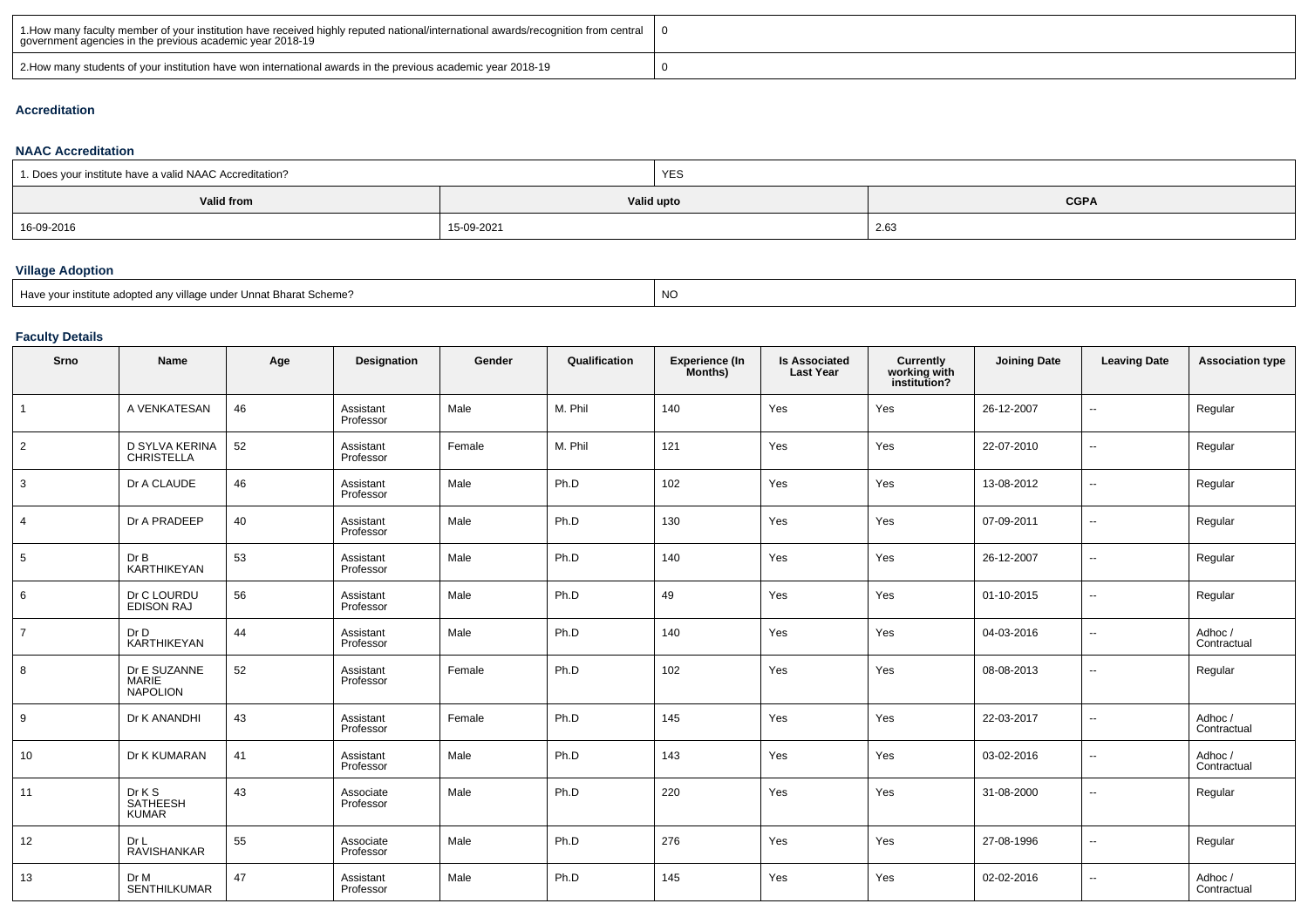| 14 | Dr P<br>DHANDAYUTHAP<br>ANI               | 40 | Assistant<br>Professor | Male   | Ph.D    | 102 | Yes | Yes | 08-08-2012 | $\overline{\phantom{a}}$ | Regular                |
|----|-------------------------------------------|----|------------------------|--------|---------|-----|-----|-----|------------|--------------------------|------------------------|
| 15 | Dr R ASOKAN                               | 47 | Assistant<br>Professor | Male   | Ph.D    | 140 | Yes | Yes | 26-12-2007 | $\sim$                   | Regular                |
| 16 | Dr R<br>SIVASANKARI                       | 36 | Assistant<br>Professor | Female | Ph.D    | 49  | Yes | Yes | 11-08-2016 | $\overline{\phantom{a}}$ | Regular                |
| 17 | Dr S LAKSHMI<br>NARAYANAN                 | 52 | Assistant<br>Professor | Male   | Ph.D    | 140 | Yes | Yes | 02-10-2008 | $\overline{\phantom{a}}$ | Regular                |
| 18 | Dr S SRIDHAR                              | 41 | Assistant<br>Professor | Male   | Ph.D    | 139 | Yes | Yes | 02-02-2016 | $\overline{\phantom{a}}$ | Adhoc /<br>Contractual |
| 19 | Dr T<br>MANIKANDAN                        | 43 | Assistant<br>Professor | Male   | Ph.D    | 130 | Yes | Yes | 13-10-2008 | $\overline{\phantom{a}}$ | Regular                |
| 20 | Dr V<br>VAITHIYANATHA<br>N                | 39 | Assistant<br>Professor | Male   | Ph.D    | 130 | Yes | Yes | 13-10-2008 | $\overline{\phantom{a}}$ | Regular                |
| 21 | J SRIDEVI                                 | 45 | Assistant<br>Professor | Female | M. Phil | 140 | Yes | Yes | 27-01-2008 | $\sim$                   | Regular                |
| 22 | R RAVI                                    | 56 | Associate<br>Professor | Male   | M. Phil | 250 | Yes | Yes | 02-08-2016 | $\overline{\phantom{a}}$ | Regular                |
| 23 | S RAMESH                                  | 47 | Assistant<br>Professor | Male   | M. Phil | 121 | Yes | Yes | 09-07-2009 | $\sim$                   | Regular                |
| 24 | $\vee$<br>SUNDARAVADIV<br>ELU             | 55 | Associate<br>Professor | Male   | M. Phil | 220 | Yes | Yes | 14-06-2017 | $\sim$                   | Regular                |
| 25 | Dr J VINCENT<br>THANINAYAGAM              | 50 | Assistant<br>Professor | Male   | Ph.D    | 121 | Yes | Yes | 24-11-2017 | $\overline{\phantom{a}}$ | Regular                |
| 26 | <b>G K ARUN</b>                           | 40 | Assistant<br>Professor | Male   | M. Phil | 162 | Yes | Yes | 09-02-2018 | $\overline{\phantom{a}}$ | Adhoc /<br>Contractual |
| 27 | A M AROKIA<br>VIJAYA                      | 44 | Assistant<br>Professor | Female | M. Phil | 48  | Yes | Yes | 12-08-2016 | $\overline{\phantom{a}}$ | Regular                |
| 28 | Dr A ANNAMALAI                            | 45 | Assistant<br>Professor | Male   | Ph.D    | 50  | Yes | Yes | 01-10-2015 | $\overline{\phantom{a}}$ | Regular                |
| 29 | Dr A MADAVY                               | 50 | Associate<br>Professor | Female | Ph.D    | 276 | Yes | Yes | 06-11-2007 | $\overline{\phantom{a}}$ | Regular                |
| 30 | Dr A WILLIAM                              | 51 | Associate<br>Professor | Male   | Ph.D    | 244 | Yes | Yes | 26-12-1999 | $\overline{\phantom{a}}$ | Regular                |
| 31 | Dr B RAJA<br><b>RAJESWARI</b><br>JAYARANI | 42 | Assistant<br>Professor | Female | Ph.D    | 103 | Yes | Yes | 28-02-2011 | $\overline{\phantom{a}}$ | Regular                |
| 32 | Dr C VIJAYAN                              | 57 | Associate<br>Professor | Male   | Ph.D    | 250 | Yes | Yes | 14-10-1998 | $\overline{\phantom{a}}$ | Regular                |
| 33 | Dr D RAMESH                               | 44 | Assistant<br>Professor | Male   | Ph.D    | 49  | Yes | Yes | 05-10-2015 | $\overline{\phantom{a}}$ | Regular                |
| 34 | Dr G<br><b>GUNASEKAR</b>                  | 42 | Assistant<br>Professor | Male   | Ph.D    | 102 | Yes | Yes | 24-05-2004 | $\overline{\phantom{a}}$ | Regular                |
| 35 | Dr K<br>KALAICHELVI                       | 54 | Assistant<br>Professor | Female | Ph.D    | 140 | Yes | Yes | 26-12-2007 | $\overline{\phantom{a}}$ | Regular                |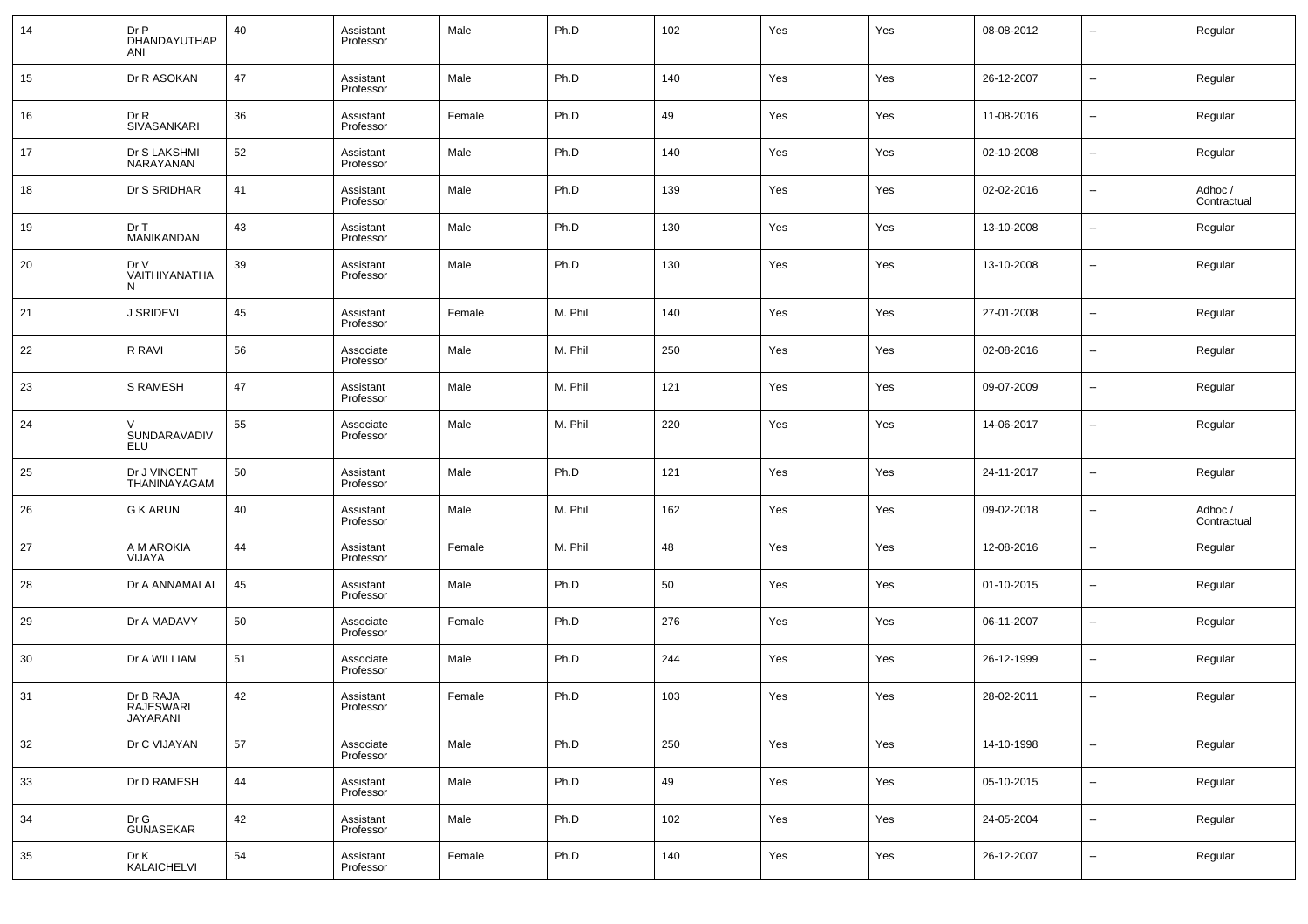| 36 | Dr K PRAKASH                | 43 | Assistant<br>Professor | Male   | Ph.D    | 118 | Yes | Yes | 12-08-2012 | --     | Regular                |
|----|-----------------------------|----|------------------------|--------|---------|-----|-----|-----|------------|--------|------------------------|
| 37 | Dr K SETTU                  | 54 | Associate<br>Professor | Male   | Ph.D    | 250 | Yes | Yes | 14-10-1998 | --     | Regular                |
| 38 | Dr M RAJAVEL                | 44 | Assistant<br>Professor | Male   | Ph.D    | 49  | Yes | Yes | 06-11-2015 | --     | Regular                |
| 39 | Dr N ASHOK<br><b>KUMAR</b>  | 43 | Assistant<br>Professor | Male   | Ph.D    | 130 | Yes | Yes | 13-10-2008 | --     | Regular                |
| 40 | Dr P<br><b>RAVINDIRAN</b>   | 38 | Assistant<br>Professor | Male   | Ph.D    | 121 | Yes | Yes | 21-07-2010 | --     | Regular                |
| 41 | Dr R<br>MANAVALAN           | 46 | Assistant<br>Professor | Male   | Ph.D    | 49  | Yes | Yes | 05-11-2015 | --     | Regular                |
| 42 | Dr S DHANAM                 | 46 | Assistant<br>Professor | Female | Ph.D    | 140 | Yes | Yes | 26-12-2007 | --     | Regular                |
| 43 | Dr S MURUGAN                | 45 | Assistant<br>Professor | Male   | Ph.D    | 157 | Yes | Yes | 02-02-2017 | --     | Adhoc /<br>Contractual |
| 44 | Dr S SURESH                 | 47 | Assistant<br>Professor | Male   | Ph.D    | 49  | Yes | Yes | 27-07-2015 | --     | Regular                |
| 45 | Dr T RANI                   | 48 | Assistant<br>Professor | Female | Ph.D    | 49  | Yes | Yes | 27-07-2015 | --     | Regular                |
| 46 | G<br><b>RAVICHANDRAN</b>    | 48 | Assistant<br>Professor | Male   | M. Phil | 122 | Yes | Yes | 16-07-2010 | --     | Regular                |
| 47 | M CHINNADURAI               | 35 | Assistant<br>Professor | Male   | M. Phil | 49  | Yes | Yes | 10-08-2016 | --     | Regular                |
| 48 | Dr S<br>KUMARAGURU          | 48 | Assistant<br>Professor | Male   | Ph.D    | 121 | Yes | Yes | 09-07-2009 | --     | Regular                |
| 49 | V HARIHARAN                 | 36 | Assistant<br>Professor | Male   | M. Phil | 49  | Yes | Yes | 01-03-2016 | --     | Regular                |
| 50 | м<br>RAJASEKARAN            | 38 | Assistant<br>Professor | Male   | M. Phil | 121 | No  | Yes | 17-09-2018 | --     | Regular                |
| 51 | Dr T<br>THEGALEESAN         | 43 | Assistant<br>Professor | Male   | Ph.D    | 156 | Yes | Yes | 16-08-2018 | --     | Adhoc /<br>Contractual |
| 52 | D<br>RANGANATHAN            | 42 | Assistant<br>Professor | Male   | M. Phil | 131 | Yes | Yes | 13-10-2008 | --     | Regular                |
| 53 | Dr A AROUL<br><b>DASSE</b>  | 56 | Assistant<br>Professor | Male   | Ph.D    | 140 | Yes | Yes | 26-12-2007 | --     | Regular                |
| 54 | Dr A NATARAJAN              | 45 | Assistant<br>Professor | Male   | Ph.D    | 145 | Yes | Yes | 03-02-2016 | --     | Adhoc /<br>Contractual |
| 55 | Dr B HAMEED<br><b>BASHA</b> | 37 | Assistant<br>Professor | Male   | Ph.D    | 143 | Yes | Yes | 01-02-2017 | $\sim$ | Adhoc /<br>Contractual |
| 56 | Dr B<br>SAMINATHAN          | 52 | Assistant<br>Professor | Male   | Ph.D    | 118 | Yes | Yes | 08-09-2011 | $\sim$ | Regular                |
| 57 | Dr D GANESAN                | 54 | Associate<br>Professor | Male   | Ph.D    | 276 | Yes | Yes | 26-08-1996 | $\sim$ | Regular                |
| 58 | Dr E<br>MANIKANNAN          | 44 | Assistant<br>Professor | Male   | Ph.D    | 152 | Yes | Yes | 05-03-2016 | $\sim$ | Adhoc /<br>Contractual |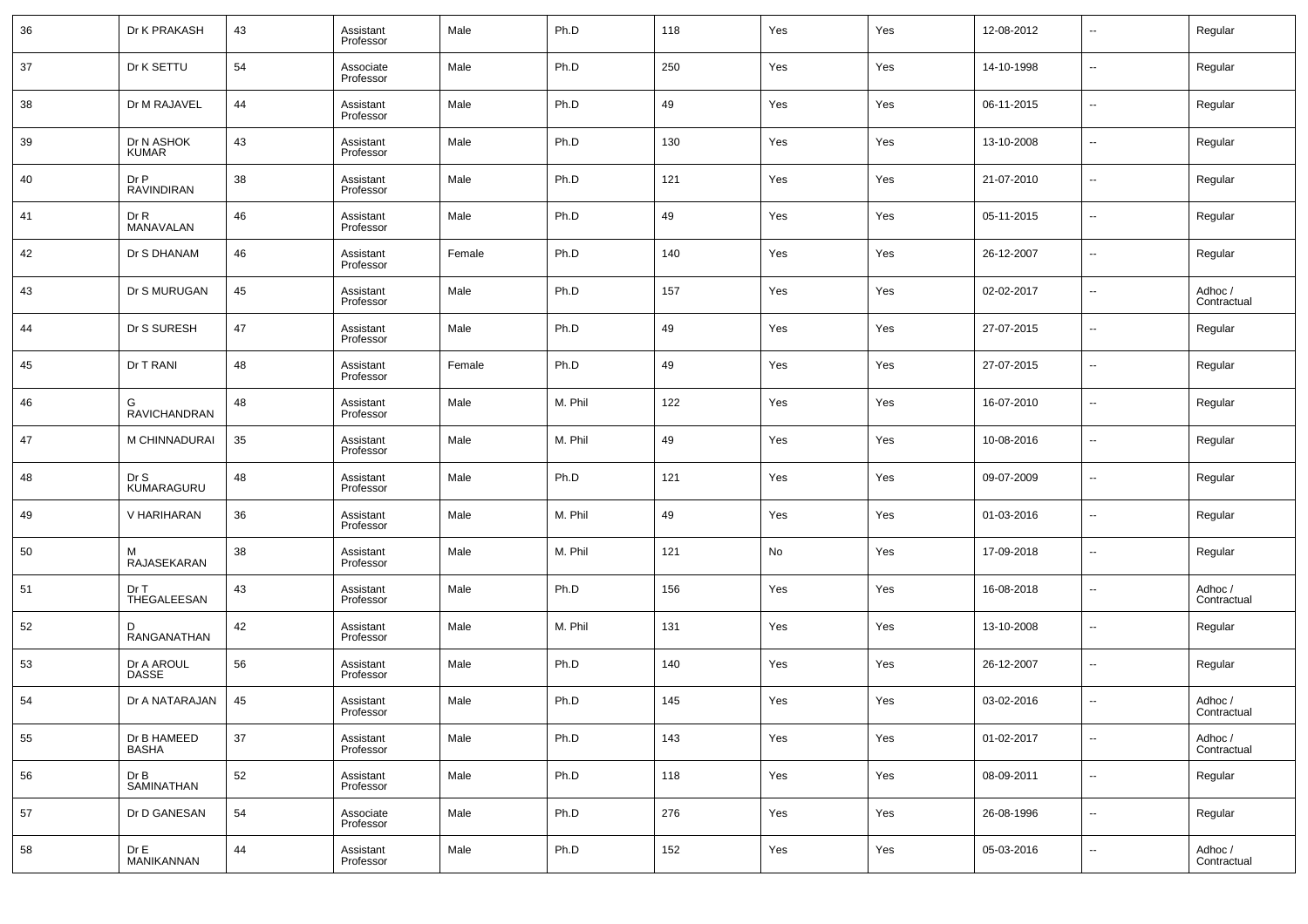| 59 | Dr G SATHYA                        | 48 | Assistant<br>Professor | Female | Ph.D    | 121 | Yes | Yes | 09-07-2010 | --     | Regular                |
|----|------------------------------------|----|------------------------|--------|---------|-----|-----|-----|------------|--------|------------------------|
| 60 | Dr K<br>KANAGASABAPA<br>THY        | 52 | Associate<br>Professor | Male   | Ph.D    | 250 | Yes | Yes | 22-10-1998 | --     | Regular                |
| 61 | $Dr$ K $R$<br><b>RAJENDIRAN</b>    | 50 | Assistant<br>Professor | Male   | Ph.D    | 150 | Yes | Yes | 07-02-2017 | н.     | Adhoc /<br>Contractual |
| 62 | Dr L PANDIYAN                      | 45 | Assistant<br>Professor | Male   | Ph.D    | 152 | Yes | Yes | 10-10-2017 | н.     | Adhoc /<br>Contractual |
| 63 | Dr M<br>RAJENDRAN                  | 57 | Assistant<br>Professor | Male   | Ph.D    | 190 | Yes | Yes | 12-10-2017 | н.     | Adhoc /<br>Contractual |
| 64 | Dr N PARIMALA                      | 41 | Assistant<br>Professor | Female | Ph.D    | 50  | Yes | Yes | 01-08-2016 | н.     | Regular                |
| 65 | Dr P SHAKILA                       | 45 | Assistant<br>Professor | Female | Ph.D    | 145 | Yes | Yes | 02-02-2016 | н.     | Adhoc /<br>Contractual |
| 66 | Dr R<br>SHUNMUGATHAI               | 42 | Assistant<br>Professor | Female | Ph.D    | 49  | Yes | Yes | 28-07-2015 | --     | Regular                |
| 67 | Dr S LAKSHMI                       | 46 | Assistant<br>Professor | Female | Ph.D    | 130 | Yes | Yes | 26-12-2007 | н.     | Regular                |
| 68 | Dr S<br>SACHITHANANT<br><b>HAM</b> | 44 | Assistant<br>Professor | Male   | Ph.D    | 121 | Yes | Yes | 03-11-2015 | --     | Regular                |
| 69 | Dr S YASODHAI                      | 47 | Assistant<br>Professor | Female | Ph.D    | 122 | Yes | Yes | 16-07-2010 | --     | Regular                |
| 70 | Dr V KALAISELVI                    | 46 | Assistant<br>Professor | Female | Ph.D    | 130 | Yes | Yes | 10-02-2017 | --     | Adhoc /<br>Contractual |
| 71 | Dr G SAKTHIVEL                     | 46 | Assistant<br>Professor | Male   | Ph.D    | 141 | Yes | Yes | 26-12-2007 | --     | Regular                |
| 72 | M LAKSHMANAN                       | 42 | Assistant<br>Professor | Male   | M. Phil | 102 | Yes | Yes | 19-04-2012 | --     | Regular                |
| 73 | S<br>PARAMESWARI                   | 38 | Assistant<br>Professor | Female | M. Phil | 121 | Yes | Yes | 21-07-2010 | --     | Regular                |
| 74 | V S ARULMANI                       | 34 | Assistant<br>Professor | Female | M. Phil | 49  | Yes | Yes | 19-10-2015 | --     | Regular                |
| 75 | Dr K<br>BALAMURUGAN                | 40 | Assistant<br>Professor | Male   | Ph.D    | 145 | Yes | Yes | 01-12-2017 | --     | Adhoc /<br>Contractual |
| 76 | K MANIVANNAN                       | 38 | Assistant<br>Professor | Male   | M. Phil | 155 | Yes | Yes | 09-02-2018 | --     | Adhoc /<br>Contractual |
| 77 | A DANIEL<br>AROQUIARAJ             | 46 | Assistant<br>Professor | Male   | M. Phil | 122 | Yes | Yes | 21-02-2011 | $\sim$ | Regular                |
| 78 | Dr A ANBUVEL                       | 43 | Assistant<br>Professor | Male   | Ph.D    | 145 | Yes | Yes | 02-02-2016 | $\sim$ | Adhoc /<br>Contractual |
| 79 | Dr A LATHA<br><b>KUMARI</b>        | 52 | Assistant<br>Professor | Female | Ph.D    | 131 | Yes | Yes | 13-10-2008 | $\sim$ | Regular                |
| 80 | Dr A SUBRAMANI                     | 56 | Associate<br>Professor | Male   | Ph.D    | 276 | Yes | Yes | 26-08-1996 | $\sim$ | Regular                |
| 81 | Dr B<br>MANIVANNAN                 | 49 | Assistant<br>Professor | Male   | Ph.D    | 163 | Yes | Yes | 07-10-2017 | $\sim$ | Adhoc /<br>Contractual |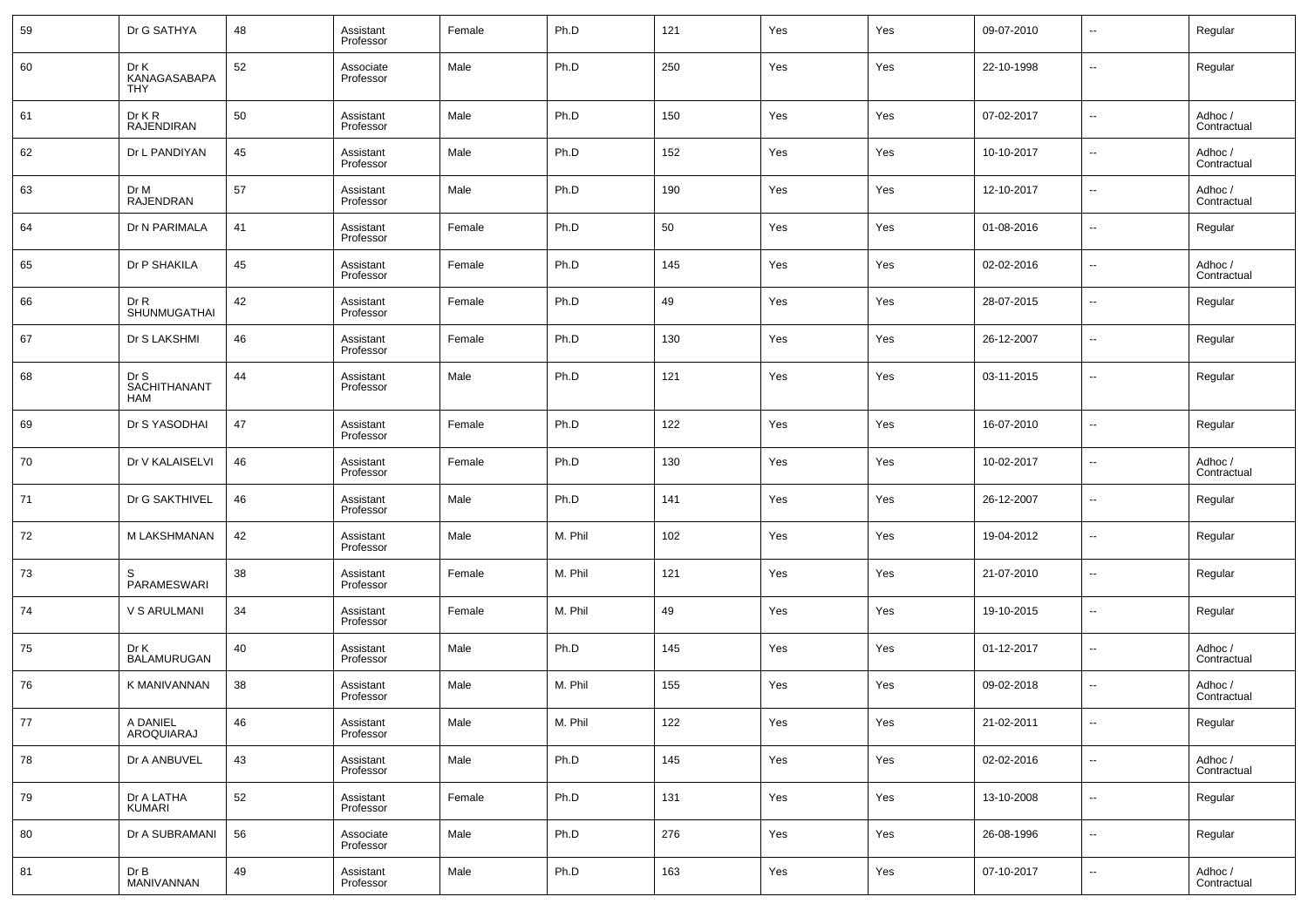| 82  | Dr C SELVARANI               | 51 | Assistant<br>Professor                              | Female | Ph.D    | 141 | Yes | Yes | 01-02-2009 | $\overline{\phantom{a}}$ | Regular                |
|-----|------------------------------|----|-----------------------------------------------------|--------|---------|-----|-----|-----|------------|--------------------------|------------------------|
| 83  | Dr D<br><b>MANIKANDAN</b>    | 44 | Assistant<br>Professor                              | Male   | Ph.D    | 121 | Yes | Yes | 09-07-2009 | $\overline{\phantom{a}}$ | Regular                |
| 84  | Dr G BOOPATHY                | 55 | Associate<br>Professor                              | Male   | Ph.D    | 250 | Yes | Yes | 15-10-1998 | $\overline{\phantom{a}}$ | Regular                |
| 85  | Dr K<br><b>DEVANADHAN</b>    | 38 | Assistant<br>Professor                              | Male   | Ph.D    | 143 | Yes | Yes | 07-02-2017 | $\overline{\phantom{a}}$ | Adhoc /<br>Contractual |
| 86  | Dr K<br>PARTHASARATHI        | 49 | Assistant<br>Professor                              | Male   | Ph.D    | 202 | Yes | Yes | 02-02-2016 | $\overline{\phantom{a}}$ | Adhoc /<br>Contractual |
| 87  | Dr K SAMBATH<br><b>KUMAR</b> | 44 | Assistant<br>Professor                              | Male   | Ph.D    | 140 | Yes | Yes | 26-12-2007 | $\overline{\phantom{a}}$ | Regular                |
| 88  | Dr M<br>KALIYAMOORTH         | 55 | Associate<br>Professor                              | Male   | Ph.D    | 250 | Yes | Yes | 03-07-2000 | $\sim$                   | Regular                |
| 89  | Dr M SIVARAMAN               | 48 | Assistant<br>Professor                              | Male   | Ph.D    | 130 | Yes | Yes | 03-07-2009 | $\overline{a}$           | Regular                |
| 90  | Dr P<br><b>HAJASHARIF</b>    | 38 | Assistant<br>Professor                              | Male   | Ph.D    | 157 | Yes | Yes | 12-10-2017 | $\overline{a}$           | Adhoc /<br>Contractual |
| 91  | Dr R EZHILARASI              | 39 | Assistant<br>Professor                              | Female | Ph.D    | 102 | Yes | Yes | 28-02-2011 | $\overline{a}$           | Regular                |
| 92  | Dr S ARAVAZHI                | 47 | Assistant<br>Professor                              | Male   | Ph.D    | 140 | Yes | Yes | 26-12-2007 | --                       | Regular                |
| 93  | Dr S<br>MAHAVISHNU           | 54 | Associate<br>Professor                              | Male   | Ph.D    | 262 | Yes | Yes | 04-07-2000 | $\overline{a}$           | Regular                |
| 94  | Dr S SUDARKODI               | 49 | Assistant<br>Professor                              | Female | Ph.D    | 102 | Yes | Yes | 03-03-2011 | --                       | Regular                |
| 95  | Dr T N GEETHA                | 57 | Assistant<br>Professor                              | Female | Ph.D    | 140 | Yes | Yes | 27-01-2008 | --                       | Regular                |
| 96  | E EZHILMATHI                 | 43 | Assistant<br>Professor                              | Female | M. Phil | 130 | Yes | Yes | 10-11-2008 | --                       | Regular                |
| 97  | Dr K ANBUMOZHI               | 57 | Assistant<br>Professor                              | Female | Ph.D    | 141 | Yes | Yes | 26-12-2007 | --                       | Regular                |
| 98  | S JEYANTHI                   | 38 | Assistant<br>Professor                              | Female | M. Phil | 130 | Yes | Yes | 09-07-2009 | --                       | Regular                |
| 99  | T BHARATHI                   | 47 | Assistant<br>Professor                              | Female | M. Phil | 140 | Yes | Yes | 26-12-2007 | --                       | Regular                |
| 100 | Dr V<br>VIJAYARANGAM         | 41 | Assistant<br>Professor                              | Male   | Ph.D    | 102 | Yes | Yes | 12-09-2018 |                          | Regular                |
| 101 | G<br><b>BALAMURUGAN</b>      | 37 | Assistant<br>Professor                              | Male   | M. Phil | 132 | Yes | Yes | 02-08-2018 | u,                       | Adhoc /<br>Contractual |
| 102 | R SEENU                      | 40 | Assistant<br>Professor                              | Male   | M. Phil | 132 | Yes | Yes | 14-02-2018 | u,                       | Adhoc /<br>Contractual |
| 103 | Dr N<br>RAMALAKSHMI          | 53 | Dean / Principal /<br>Director / Vice<br>Chancellor | Female | Ph.D    | 324 | No  | Yes | 13-09-2019 | $\overline{\phantom{a}}$ | Regular                |
| 104 | Dr S<br>ARULARASAN           | 43 | Assistant<br>Professor                              | Male   | Ph.D    | 132 | Yes | Yes | 28-03-2019 | $\overline{\phantom{a}}$ | Adhoc /<br>Contractual |